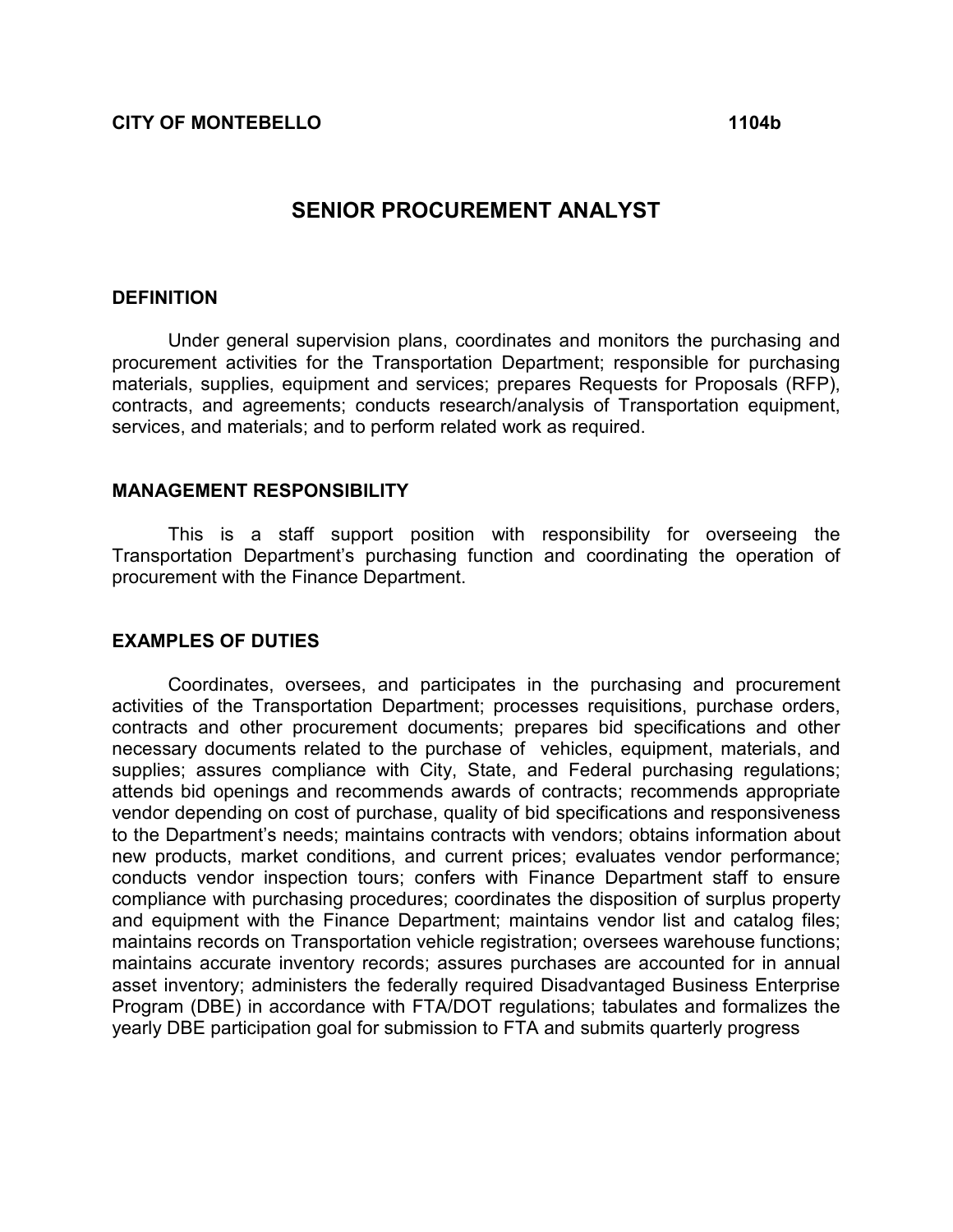### SENIOR PROCUREMENT ANALYST

## EXAMPLES OF DUTIES – (cont.)

reports; maintains computer files. represents assigned functions with City staff and other governmental agencies as delegated.

### SPECIAL REQUIREMENTS

Possession of an appropriate California driver's license.

### EMPLOYMENT STANDARDS

Knowledge of:

- Modern principles, practices and techniques of governmental purchasing and procurement.
- Applicable local, state, and federal laws, rules, and regulations governing policies related to procurement including Disadvantaged Business Enterprises (DBE).
- Materials, equipment, supplies and services required to operate a municipal fleet, public transit system, and related maintenance facilities.
- Sources and availability of equipment, supplies and services.
- Market trends and pricing condition of various commodities, products, and services.
- Development of specifications and bid packages.
- Standard office machines, equipment, and software.
- Record keeping methods and procedures.
- Occupational hazards and standard safety precautions.
- Research methods and procedures.

2

and